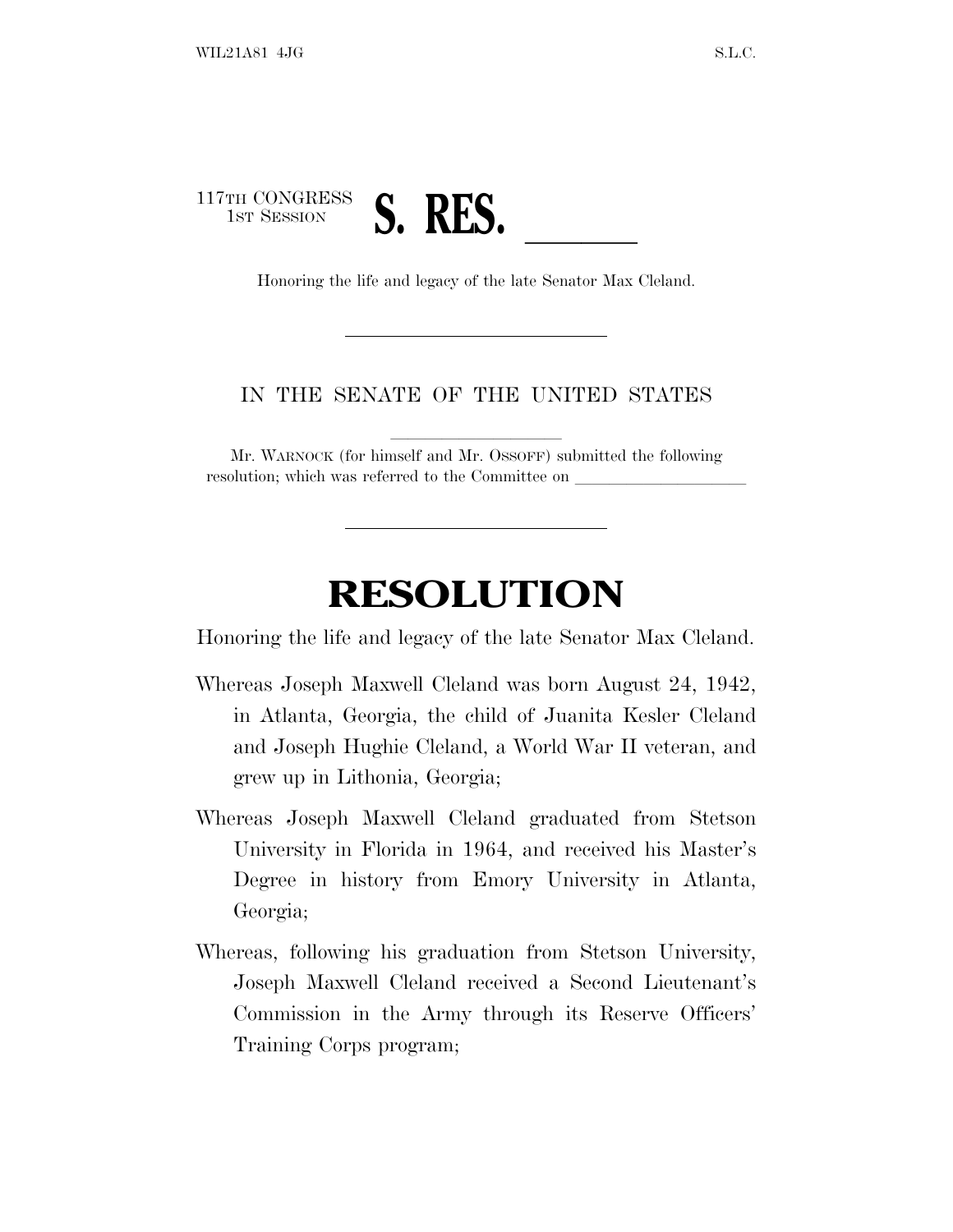- Whereas Joseph Maxwell Cleland volunteered for duty in the Vietnam War in 1967, serving with the 1st Cavalry Division;
- Whereas, on April 8, 1968, during combat at the mountain base at Khe Sanh, Joseph Maxwell Cleland was gravely injured by the blast of a grenade, eventually losing both his legs and right arm;
- Whereas Joseph Maxwell Cleland was awarded the Bronze Star for meritorious service and the Silver Star for gallantry in action;
- Whereas, in 1970, Joseph Maxwell Cleland was elected to the Georgia Senate as the youngest member and the only Vietnam veteran, where he served until 1975;
- Whereas, as a Georgia State Senator, Joseph Maxwell Cleland authored and advanced legislation to ensure access to public facilities in Georgia for elderly and handicapped individuals;
- Whereas, in 1976, Joseph Maxwell Cleland began serving as a staffer on the United States Senate Committee on Veterans Affairs;
- Whereas, in 1977, Joseph Maxwell Cleland was appointed by President Jimmy Carter to lead the Veterans Administration;
- Whereas he was the youngest Administrator of the United States Veterans Administration ever and the first Vietnam veteran to head the agency;
- Whereas he served as a champion for veterans and led the Veterans Administration to recognize, and begin to treat, post-traumatic stress disorder in veterans suffering the invisible wounds of war;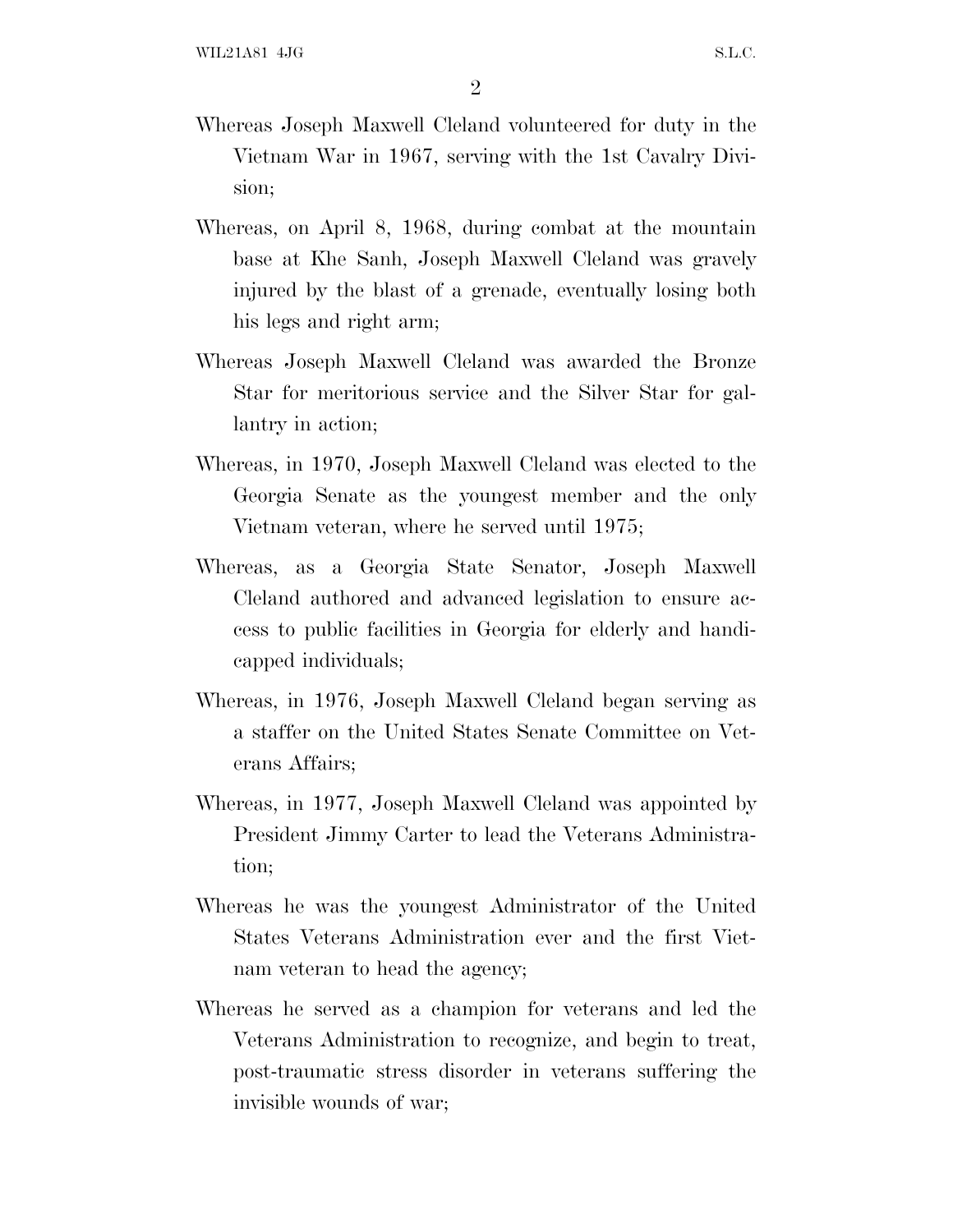3

- Whereas Joseph Maxwell Cleland was elected in 1982 as Georgia's Secretary of State, the youngest individual to hold the office, and served in that position for 14 years;
- Whereas, in 1996, Joseph Maxwell Cleland was elected to the United States Senate representing Georgia;
- Whereas as a member of the Committee on Armed Services, Joseph Maxwell Cleland advocated for Georgia's military bases, servicemembers, and veterans, including by championing key personnel issues, playing a critical role in the effort to allow servicemembers to pass their GI Bill education benefits to their children, and establishing a new veterans cemetery in Canton, Georgia;
- Whereas, in 2002, Joseph Maxwell Cleland was appointed to the 9/11 Commission;
- Whereas, in 2003, Joseph Maxwell Cleland was appointed by President George W. Bush to the Board of Directors for the Export-Import Bank of the United States, where he served until 2007;
- Whereas, in 2009, Joseph Maxwell Cleland was appointed by President Barack Obama as Secretary of the American Battle Monuments Commission overseeing United States military cemeteries and monuments overseas, where he served until 2017;
- Whereas Joseph Maxwell Cleland authored 3 books: Strong at the Broken Places, Going for the Max: 12 Principles for Living Life to the Fullest, and Heart of a Patriot;
- Whereas Joseph Maxwell Cleland received numerous honors and awards over the course of his long and distinguished career;
- Whereas Joseph Maxwell Cleland was a patriot, veteran, and lifelong civil servant who proudly served Georgia, the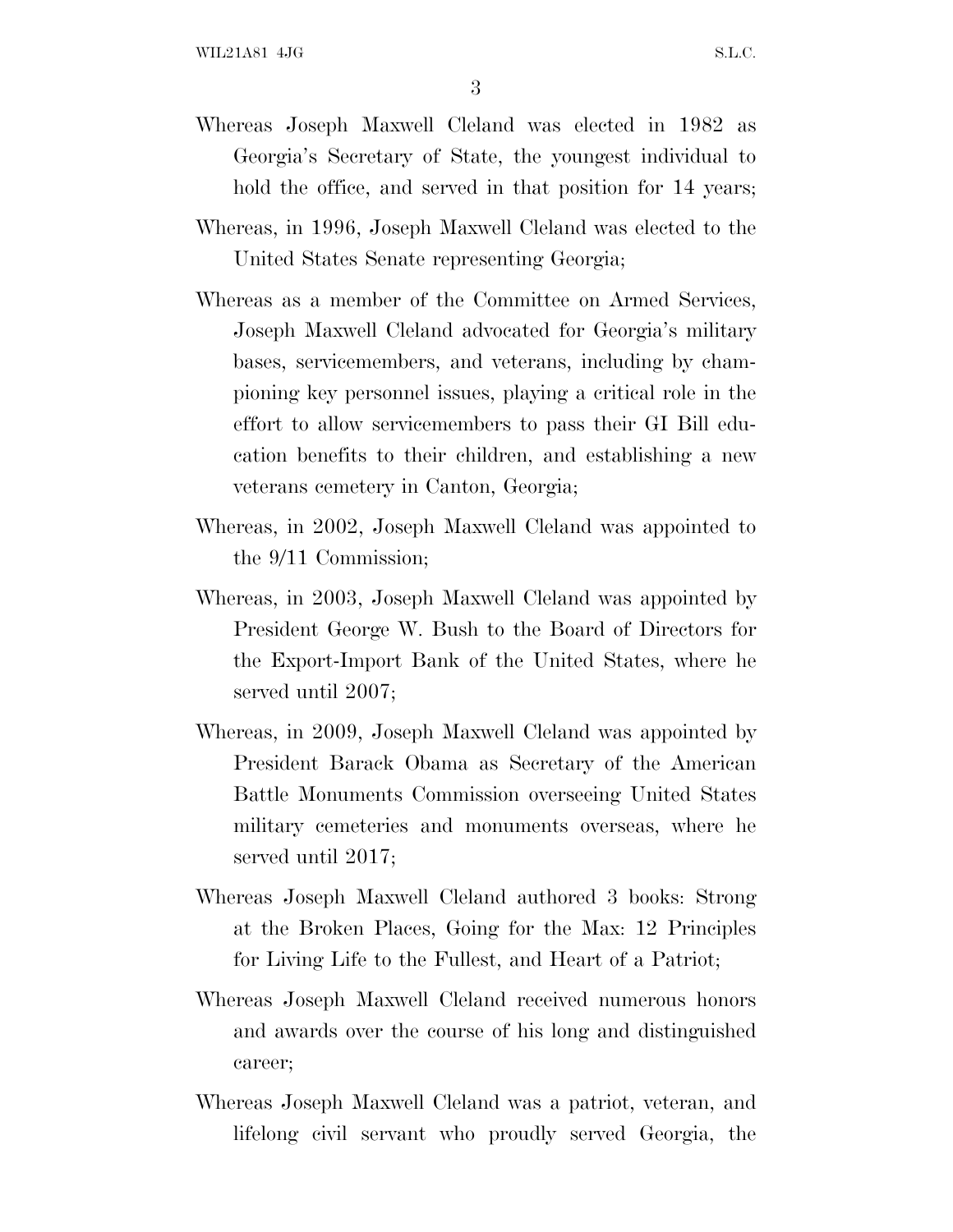United States, and all veterans and servicemembers of the United States; and

Whereas, on November 9, 2021, at the age of 79, Joseph Maxwell Cleland died, leaving behind a legacy of service, sacrifice, and joy: Now, therefore, be it

| $\mathbf{1}$   | <i>Resolved</i> , That—                      |
|----------------|----------------------------------------------|
| $\overline{2}$ | $(1)$ the Senate—                            |
| 3              | (A) has heard with profound sorrow and       |
| $\overline{4}$ | deep regret the announcement of the death of |
| 5              | Joseph Maxwell Cleland;                      |
| 6              | (B) honors the life and legacy of the late   |
| 7              | Senator Joseph Maxwell Cleland for his—      |
| 8              | (i) courage and sacrifice in combat in       |
| 9              | the Vietnam War;                             |
| 10             | (ii) unwavering dedication to Georgia        |
| 11             | as a State Senator, Secretary of State, and  |
| 12             | Senator; and                                 |
| 13             | (iii) honorable service to the United        |
| 14             | States and veterans of the United States     |
| 15             | through his lifetime of public service and   |
| 16             | tenure as Administrator of the Veterans      |
| 17             | Administration;                              |
| 18             | (C) proclaims that Joseph Maxwell            |
| 19             | Cleland—                                     |
| 20             | (i) represented the best of Georgia's        |
| 21             | commitment to the United States; and         |